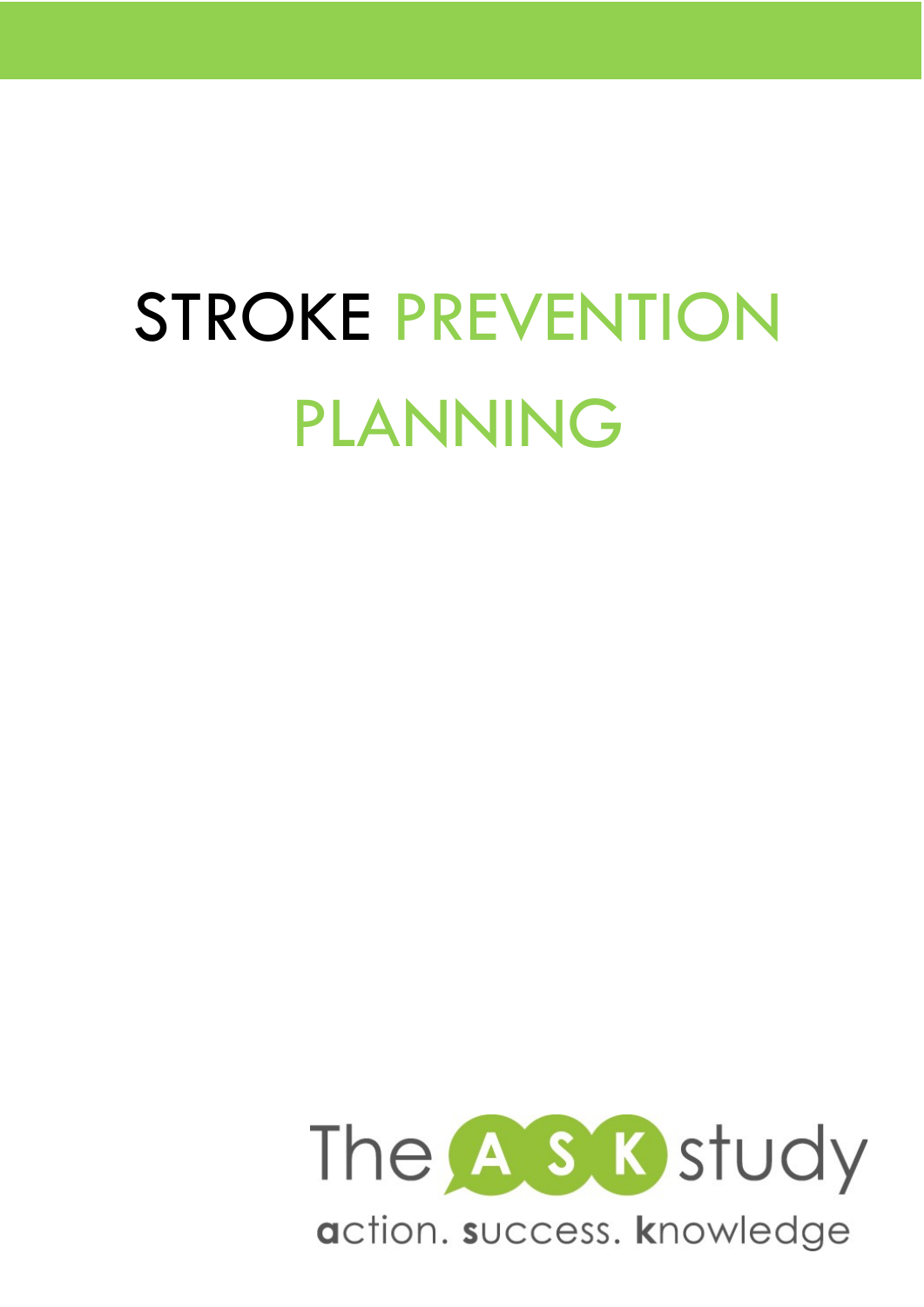

#### **THIS SESSION**

#### Will **focus** on:

- What things **you can do** to reduce your risk of another stroke.
- Which **health professionals** to see to help **reduce** your **risk**

of another **stroke.** 

**BY THE END OF THE SESSION**

You will develop an **action plan** of who to see.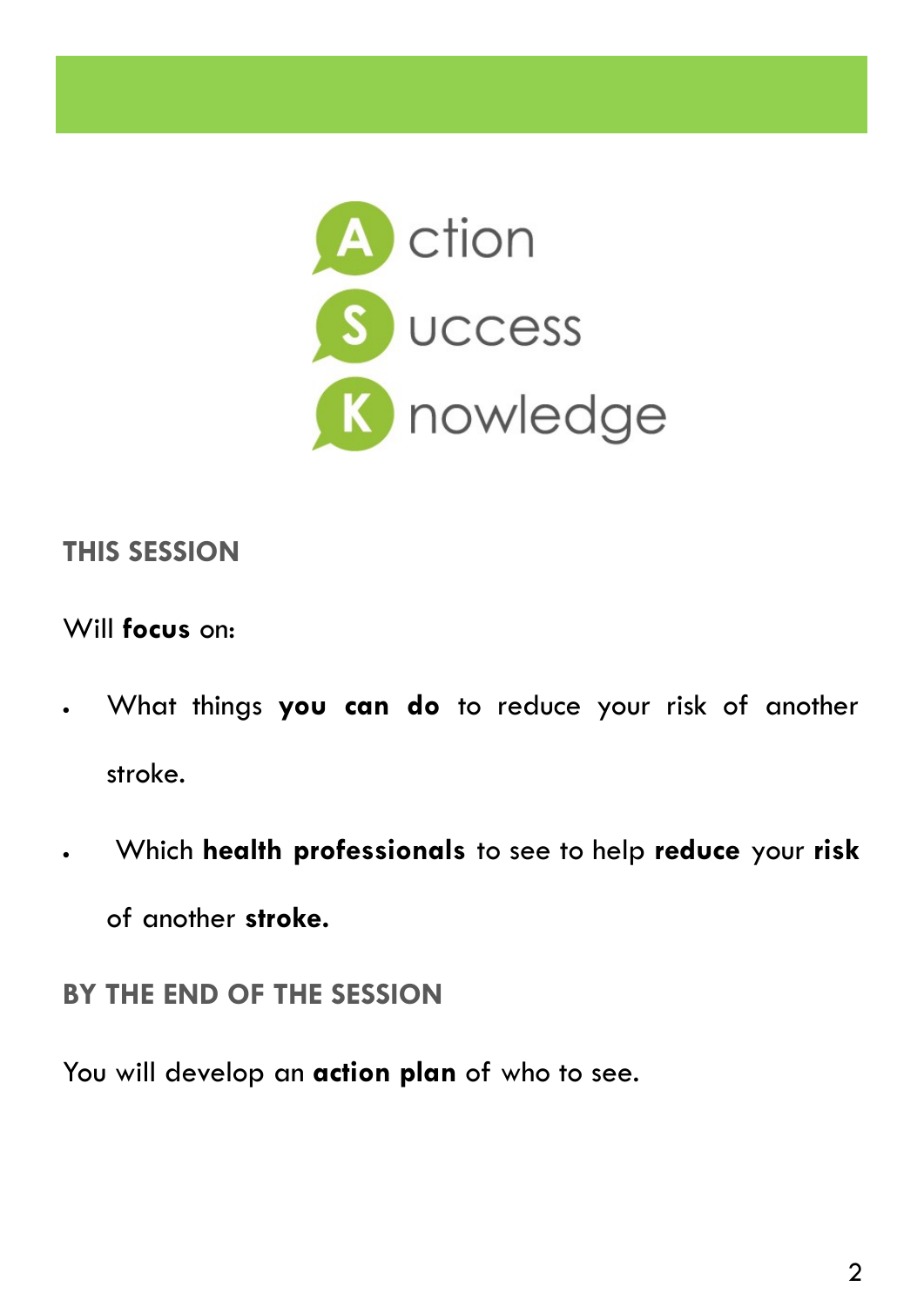#### **RESEARCH**

#### **Health professionals** can help you to reduce **your risk** of

another stroke.

It is important health professionals **monitor** your health.

An **action plan** can help make sure you **stay on track.**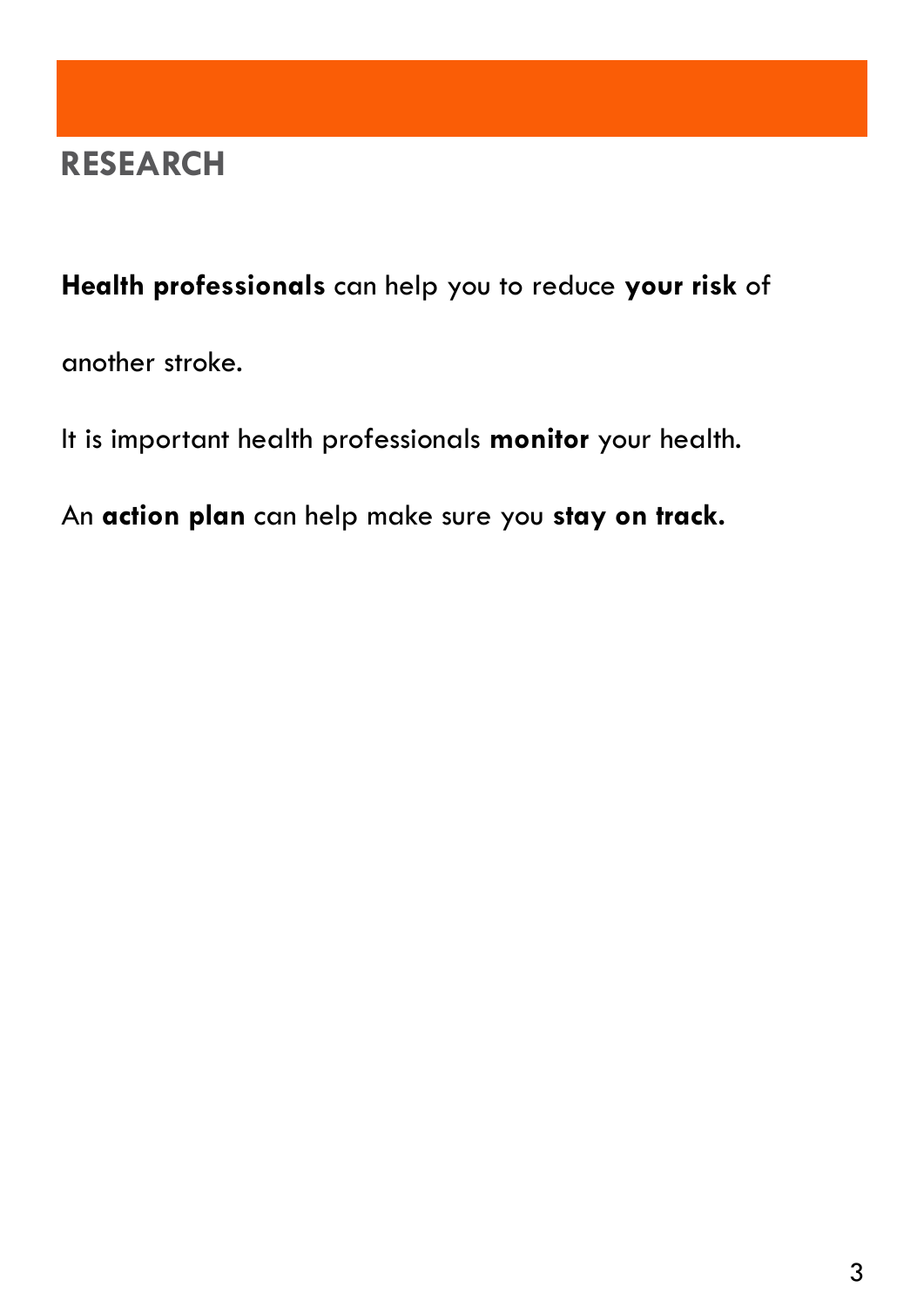## **ADVICE FROM A DOCTOR**

**Talk to your doctor** about the best way to:

- Monitor your **blood pressure.**
- Quit **smoking.**
- Keep your **weight** at a **recommended level.**
- Monitor **diabetes.**
- Increase **exercise.**
- Manage **stress.**

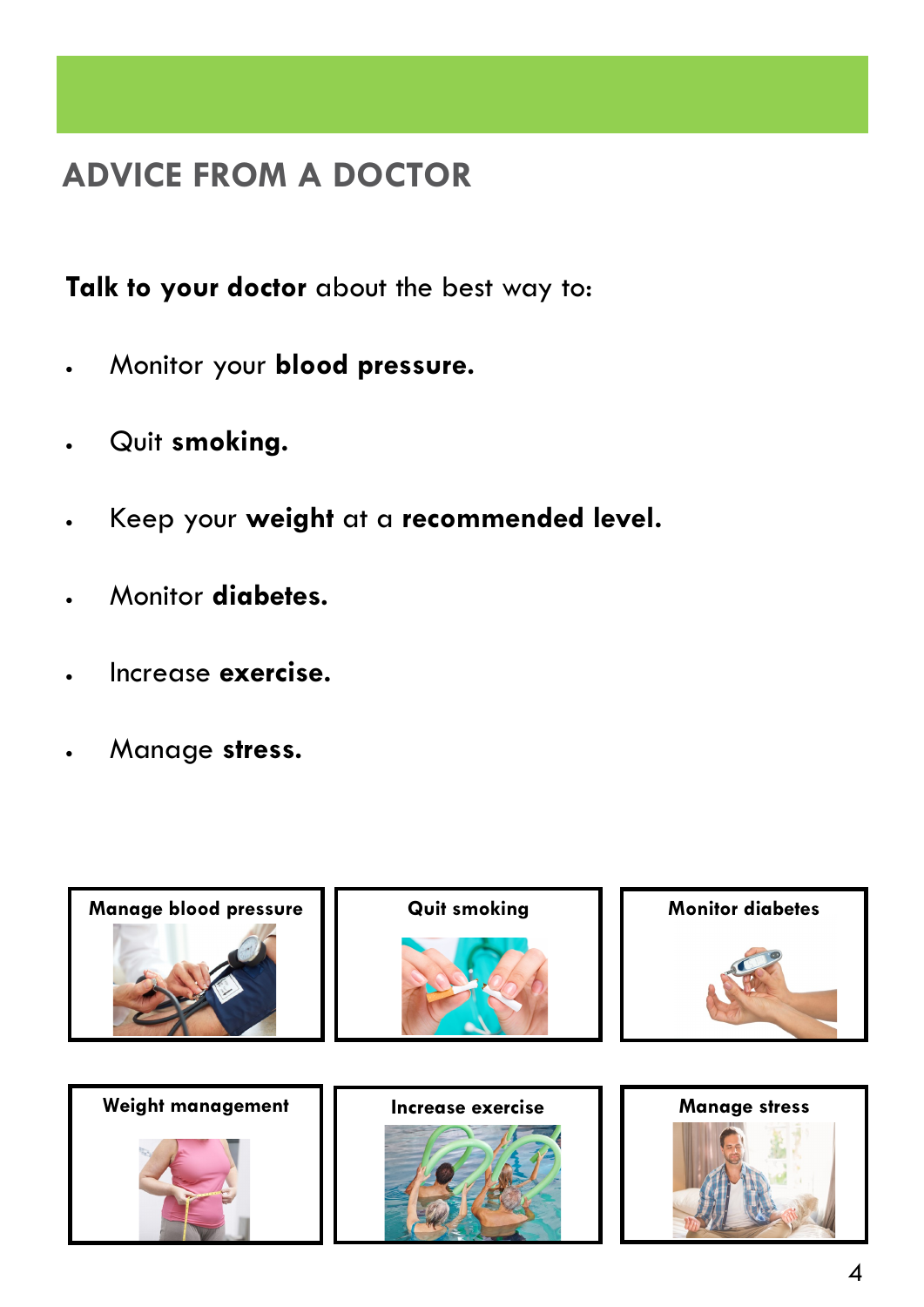## **ADVICE FROM A DOCTOR**

**Your doctor** should provide you with **information** that is j**ust for** 

**you.** 

What will you **talk to your doctor** about?



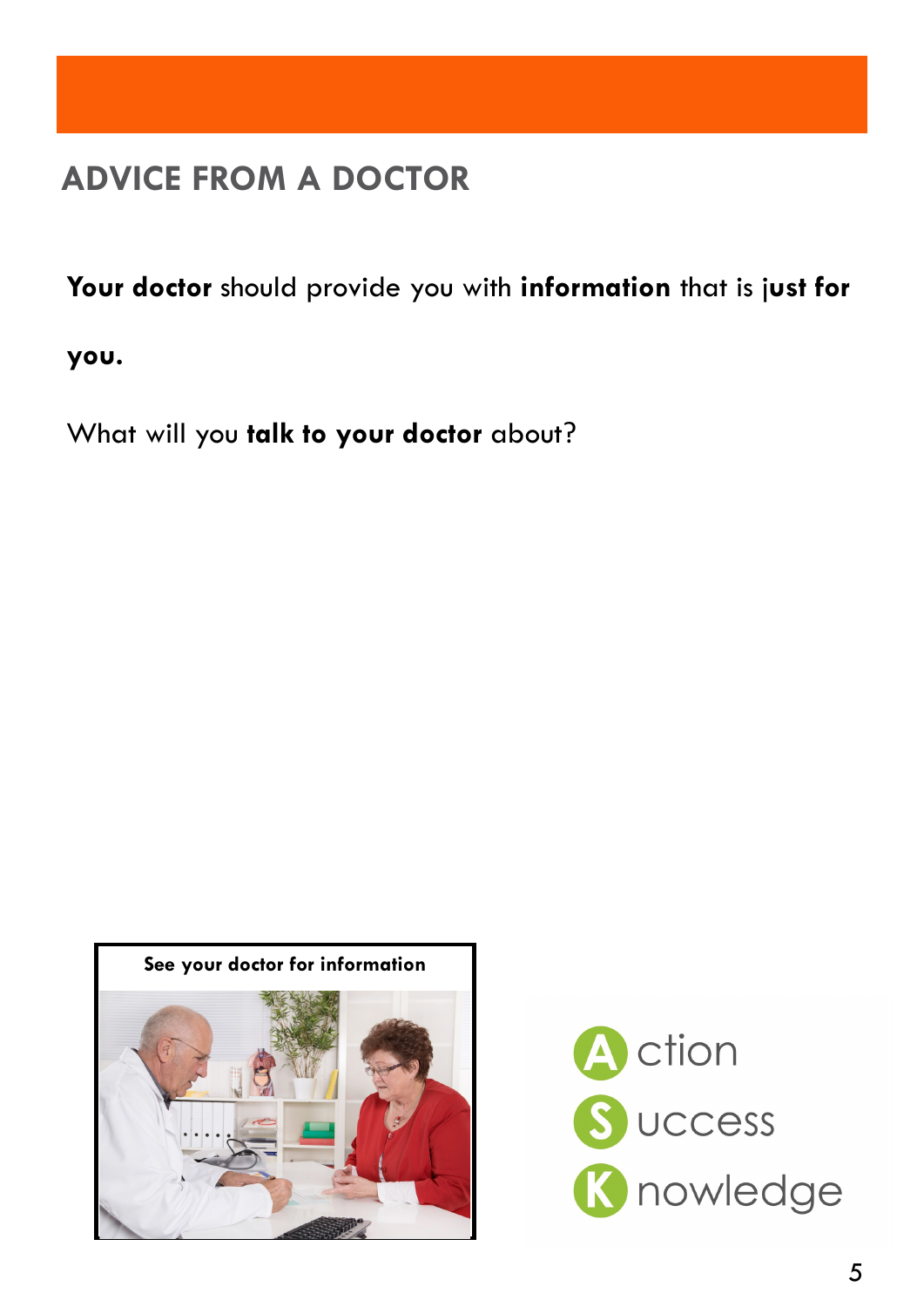## **ADVICE FROM A DIETICIAN**

A dietician can tell you what you can eat to help manage:

- **Cholesterol levels.**
- **Blood pressure.**
- **Weight.**
- **Diabetes.**



- A dietician can help you with **strategies** to **increase:**
- **Fruit** intake.
- **Vegetable** intake.

A dietician can help develop an **eating plan** to suit you.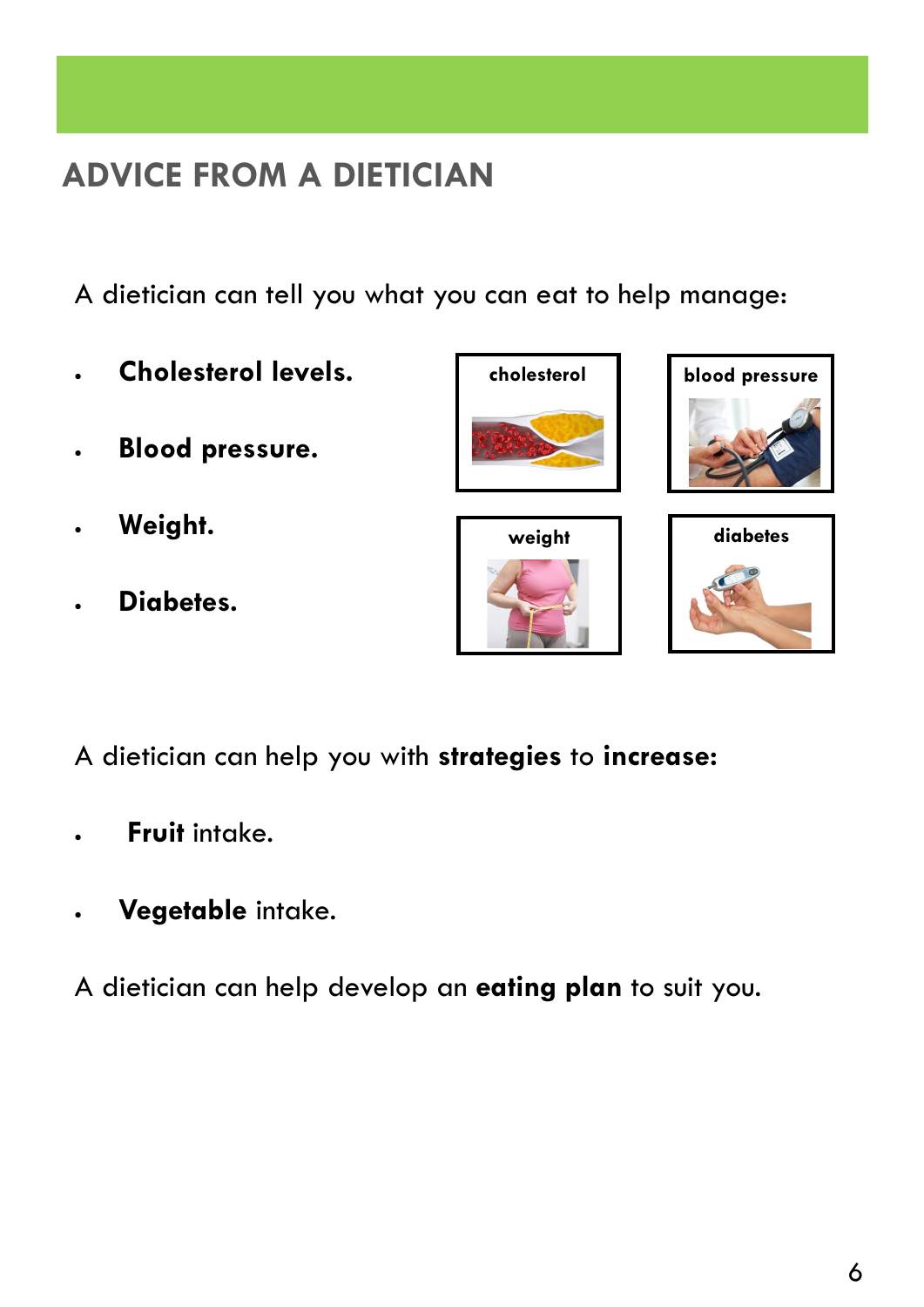## **ADVICE FROM A DIETICIAN**

What will you **talk to your dietician** about?

You can **call 1800 STROKE (1800 787 653)** to find a community

dietician.

**More information** is also available on the **Dieticians** 

**Association of Australia (DAA)** website: **www.daa.asn.au**



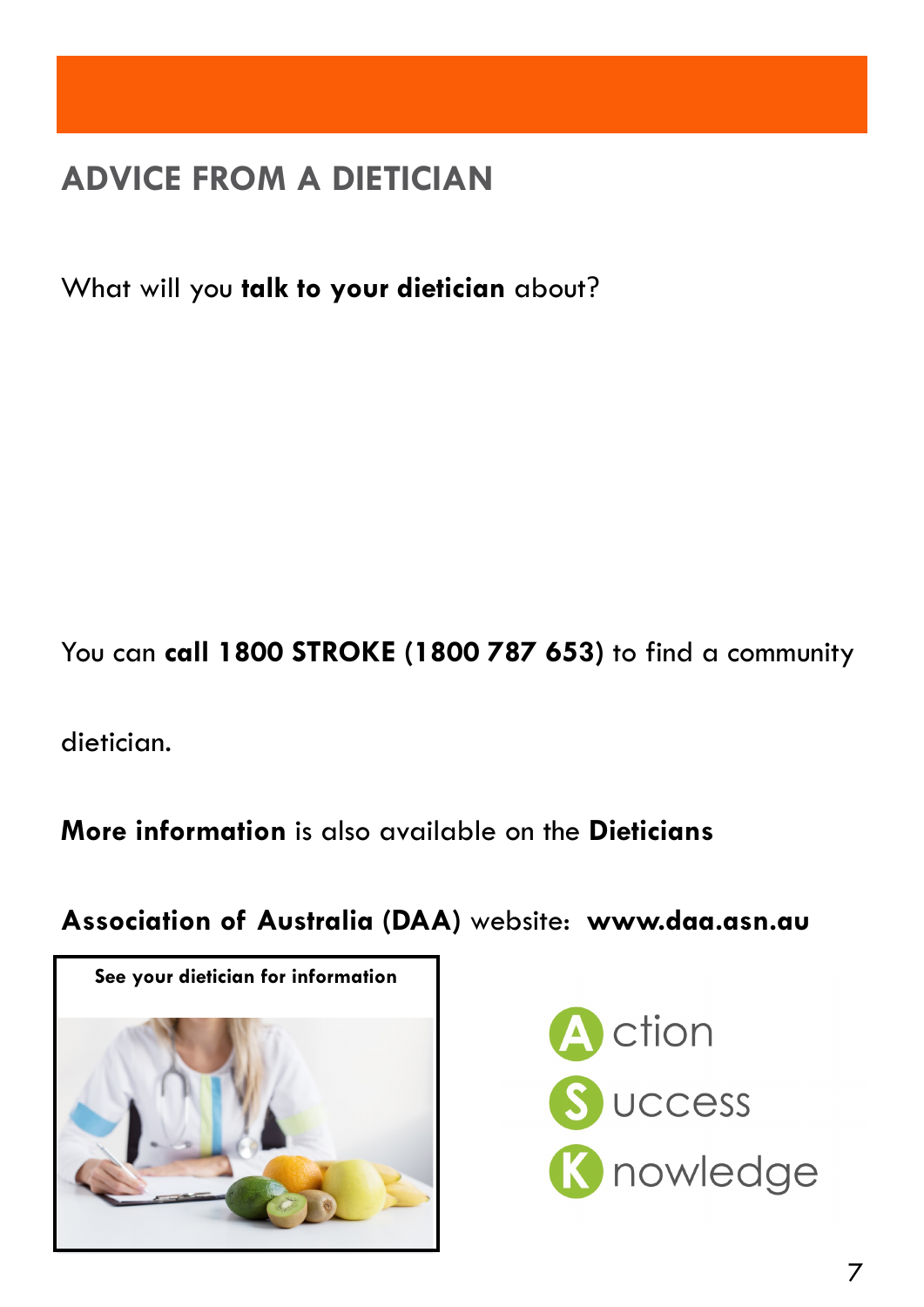## **ADVICE FROM A PHYSIOTHERAPIST**

You may still able to do **some exercise** even if your stroke

changed your movement.

You can get **advice** about how to **safely exercise** from a**:**

- **Physiotherapist**
- **Occupational therapist**

As recovery progresses you may be able to **try new fitness** 

**activities.**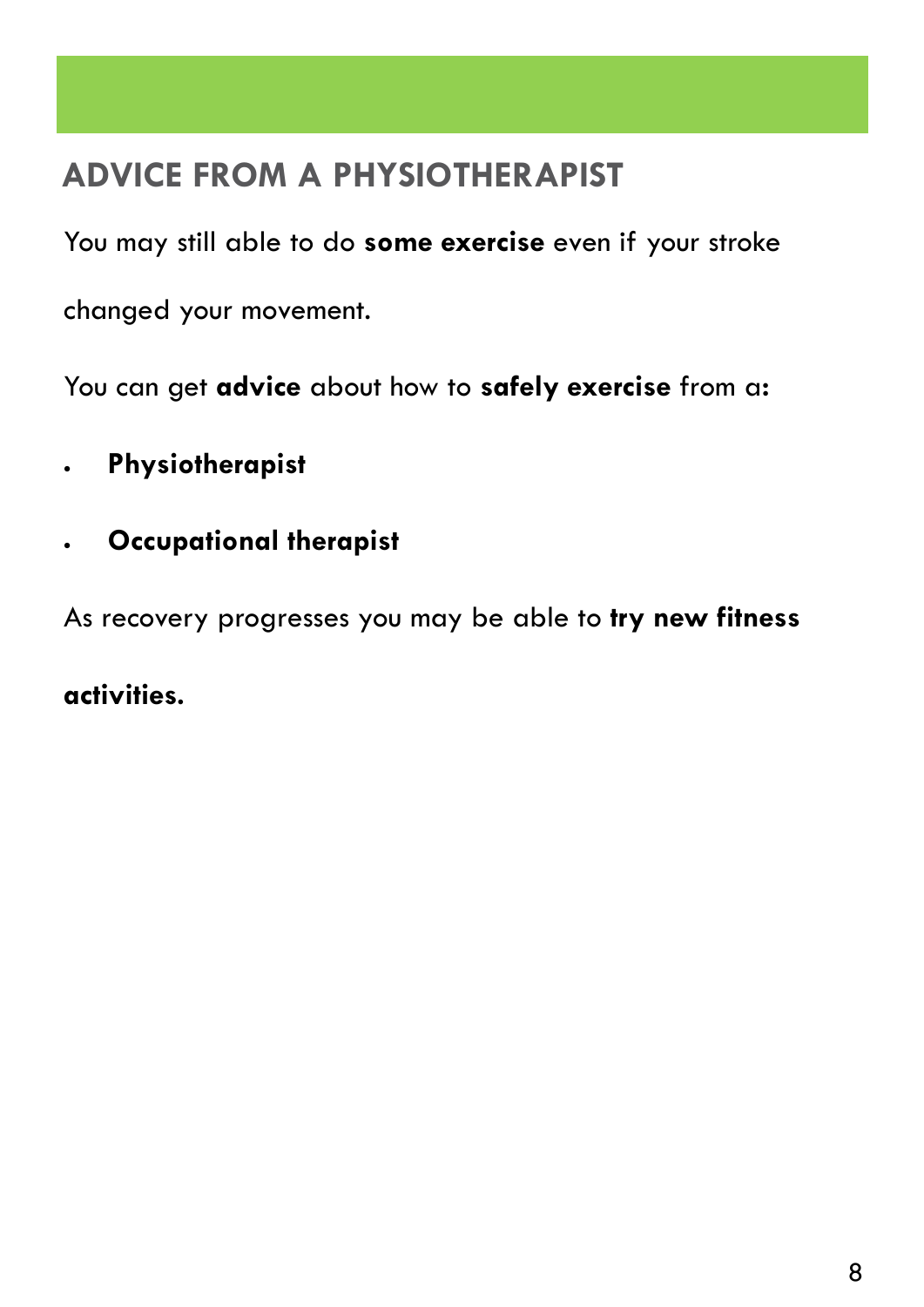## **ADVICE FROM A PHYSIOTHERAPIST**

What will you **talk to your physiotherapist** or **occupational** 

**therapist** about?

#### **Call 1800 STROKE (1800 787 653)** to find a community

Physiotherapist or Occupational Therapist.

More information is also available on these websites:

**http://www.physiotherapy.asn.au/**

**https://www.otaus.com.au/**



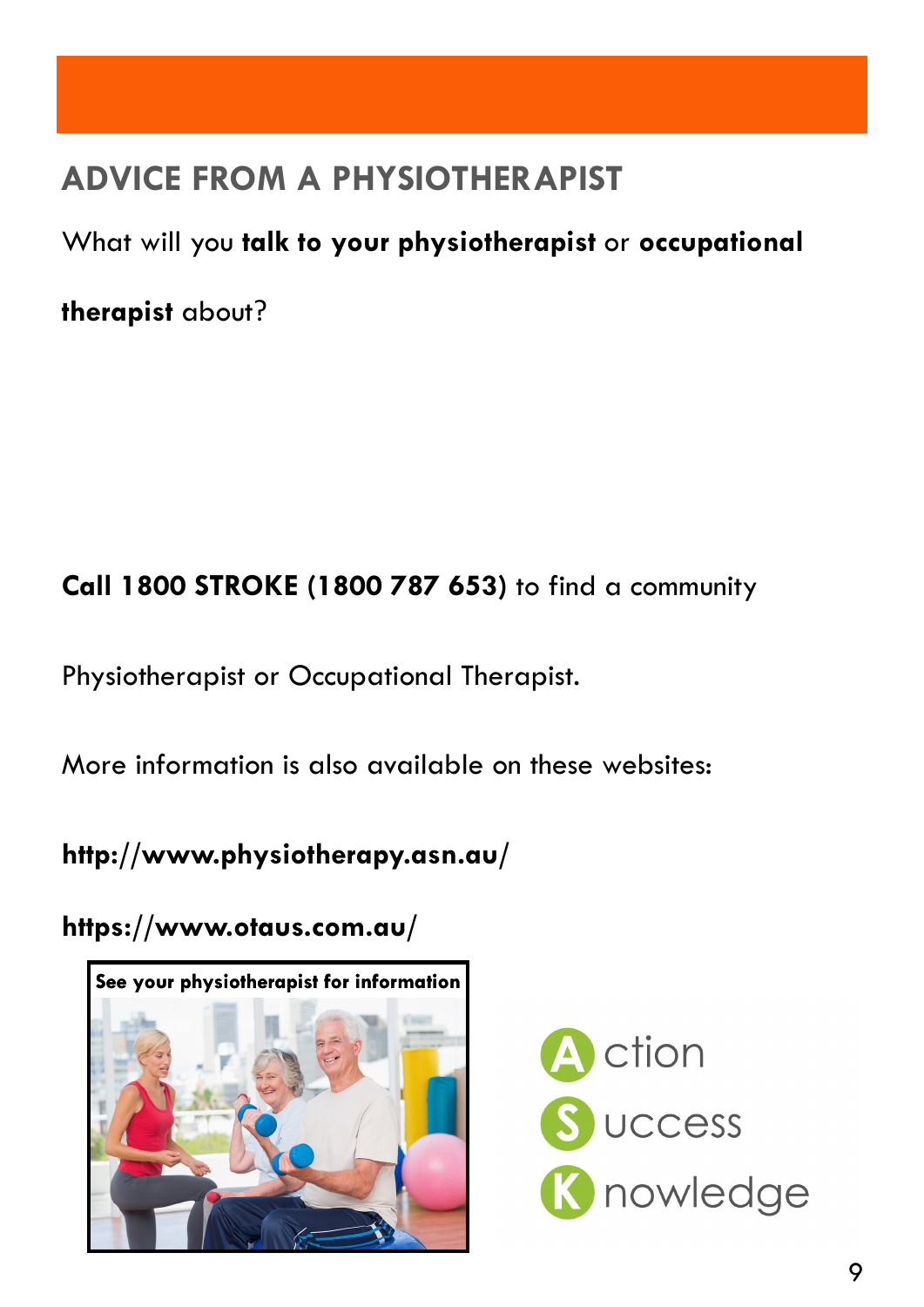## **ADVICE TO QUIT SMOKING**

#### **Quitting** smoking can be **hard** but it is **possible.**

Quitting can sometimes take more than one try.



Some **strategies** to stop smoking include:

- **Counselling.**
- **Nicotine replacement.**

Your doctor can help you decide which strategy is best.

You can also Call **13QUIT Line** (13 78 48)

**www.quitbecauseyoucan.org.au**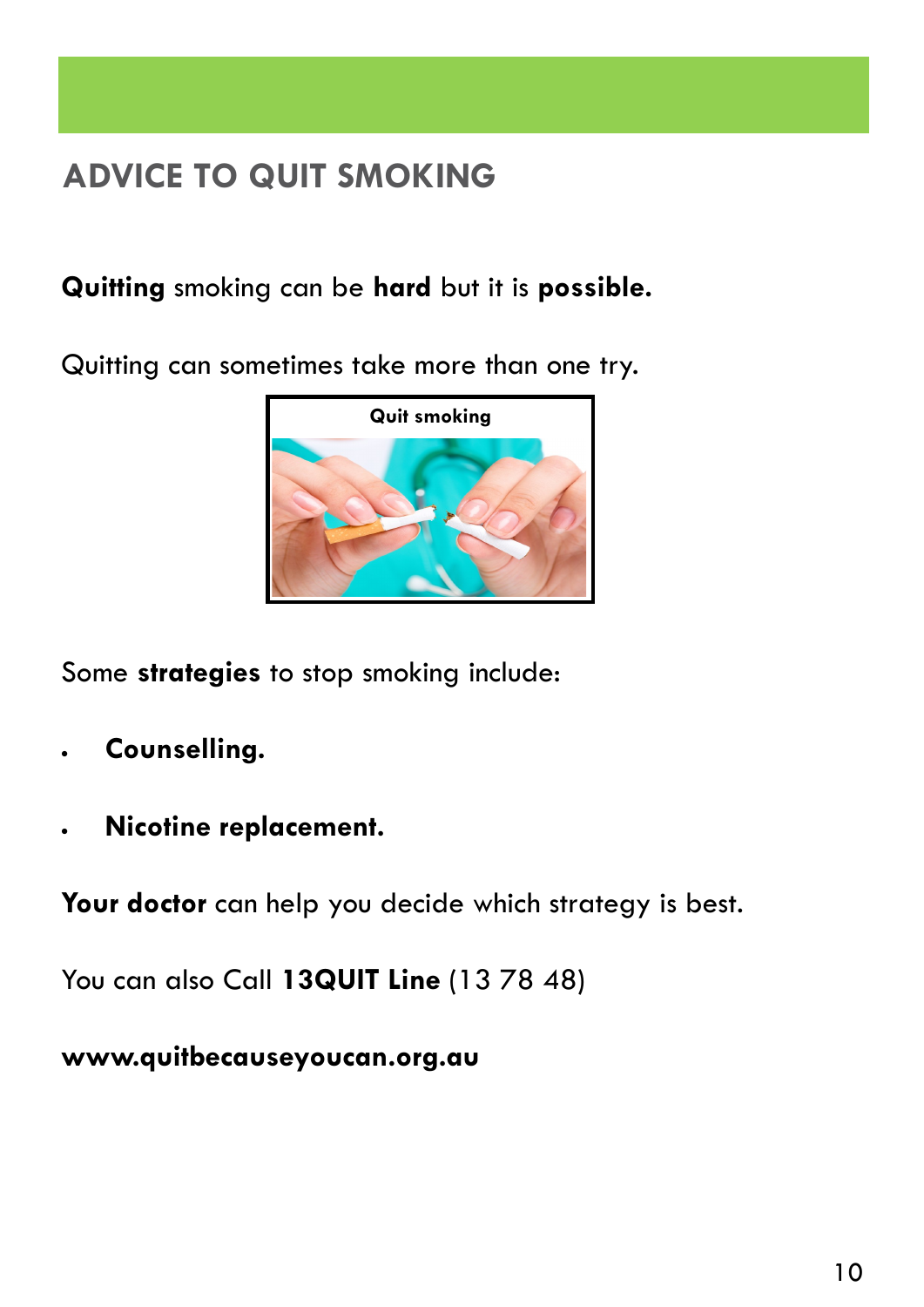#### **ADVICE TO QUIT SMOKING**

Who are the p**eople** who can **help you** to **quit smoking?**

What will you talk to your **doctor** about?